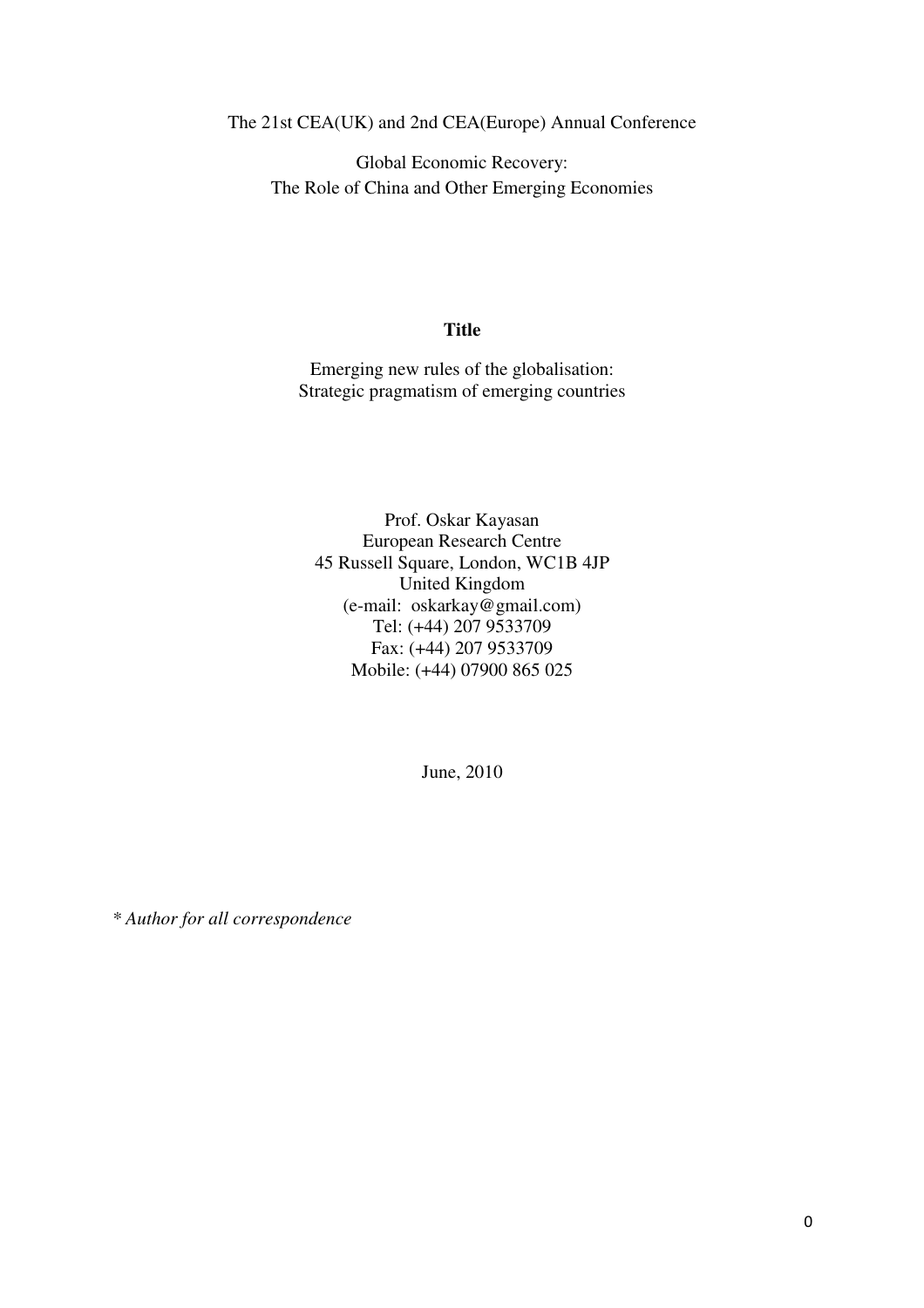#### **Abstract**

The resurgence of emerging countries has reignited the conventional theories that these economies has managed to continue to growth strongly despite the sharp slowdown in the western economies. This paper examines tangible occurrence of emerging markets in the light of ongoing economic crises. We revisit the conventional theories including technology diffusion, institutions and growth (.., acceleration) and trade theories as well as relevance and pragmatic theories. We also investigate the performance of these economies in the global economy …?. Changing bargaining position of these economies has shed a light to the critical understanding of the relationship between institutions, industrial policies, human development, technology diffusion and globalisation. We mainly focus on institutions, micro and macro policies, firm`s size and ownership as well as the new market activities and the process of innovation. Finally, paper has outlined an evaluation unseen strategy is closely linked to new rule of markets in the global economy. Therefore we have introduced a new theoretical models and concepts to review definite experience of emerging economies in the light of ongoing financial crises.

### **1. Introduction**

European and American hegemony are facing new challenges from emerging nations. The twenty first century is witnessing a multipolar international system. The recent activities of emerging powers such as China, Brazil, India. Russia and Turkey`s, national policies and complex geopolitics strategy in global politics are examined. This conceptual paper is to provide a typology of strategic pragmatism models that can provide an integrated approach to the understanding of emerging new rules of globalisation. The model posits where national and regional advantages are dependence to the global powers. There are, however, limitations to this approach, even in advanced capitalist economies, notably an over-emphasis on agency and neglect of underlying structural economic changes and institutional frameworks (Rath and Kloosterman, 2000: 667; Kloosterman and Rath, 2003: 6). The model can be used the viability of sustainability resurgence and strategies. It will indicate whether competitive advantage and sustainability of emerging countries can be achieved within the dominance of global power. Today, even most complex global settings emerging countries continue to benefits a decisive socio-cultural and economic advantage in Africa, Latin America, Asia and other part of the world. As we are aware that emerging countries, specially China in the  $21<sup>st</sup>$ century has desire to expand their global influence and territories. And, China with its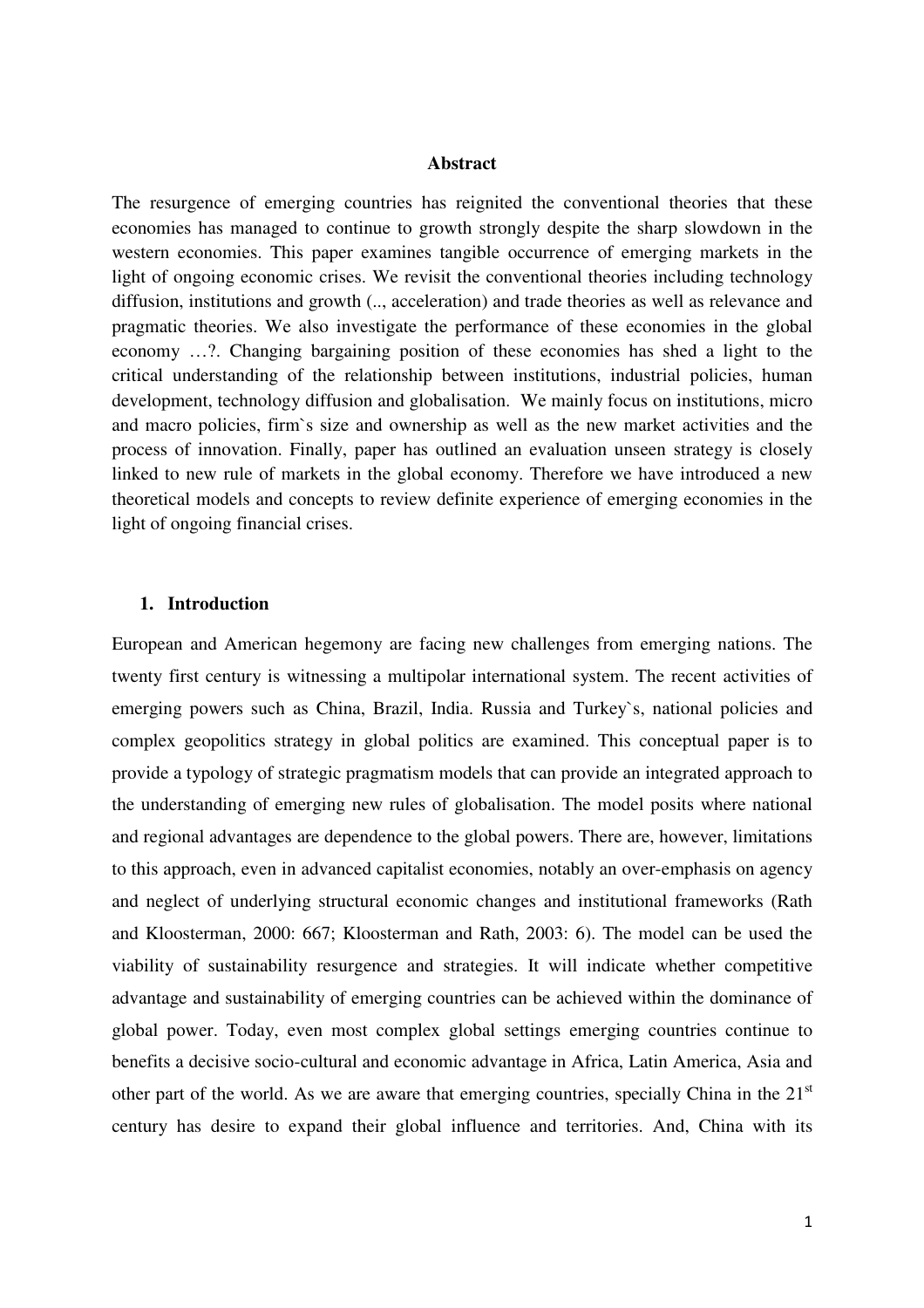comprehensive regional and international security and economic interest has been rather effective within Asia and Africa.

Emerging new power of Turkey has increased its regional and international interest. Since Turkey is currently benefiting its deep rooted historical links with most Central Asian States. Furthermore, socio-political and economic turmoil in Russian domestic situation has given China and Turkey to increase its share of influence in the region. However, USA and Europe have not taken that opportunity in the same extent due to other regional conflicts such as Middle East and East Asia. It is also argued that regional collaboration is not a significant aspect of US policy that may also persuade competitive regionalist agenda on the part of other attracted major powers like China and Russia.

.The overall aim of this paper is to investigate our substitute for the impact of emerging new global powers together with other global interests' determinants within analytical framework. With an examination of incomplete data of many part of the world such Africa and Central Asian regions last ten years, this expletory research tries to shed some lights on the relationship in terms of emerging new global powers and further socio-economic collaboration of world.

#### **2. Complex Geopolitics of World**

#### **2.1 The future prospect of emerging new rules globalisation**

In the emerging field of regional competitive advantage and sustainability one of the unsettled questions is the degree to which evaluating the globalisation. In this paper we examine this issue with a particular focus on regional powers whether the current state of globalisation can reshaped national and regional strategies. The evaluation of emerging economies such as China, India, Brazil, Russia (BRIC) and Turkey that are continuing to growth strongly. The FTSE Global All Cap Emerging Index comprises all stocks from the range of emerging markets indices. The FTSE emerging markets index has risen 41.1 per cent since the start of the year and 60.8 per cent since the beginning of March. This compares with a rise for the FTSE All World developed markets index of 7.2 per cent since the start of the year and 31.4 per cent since the beginning of March. Jim O'Neill, chief economist at Goldman Sachs, expects China and India to grow strongly this year in defiance of recession in most rich nations (FT June 2009). Recently we have witnessed the integration between emerging economies and the multilateral financial trading organisations including WTO, IMF and the World Bank. This development is parallel to the diverse growth path of different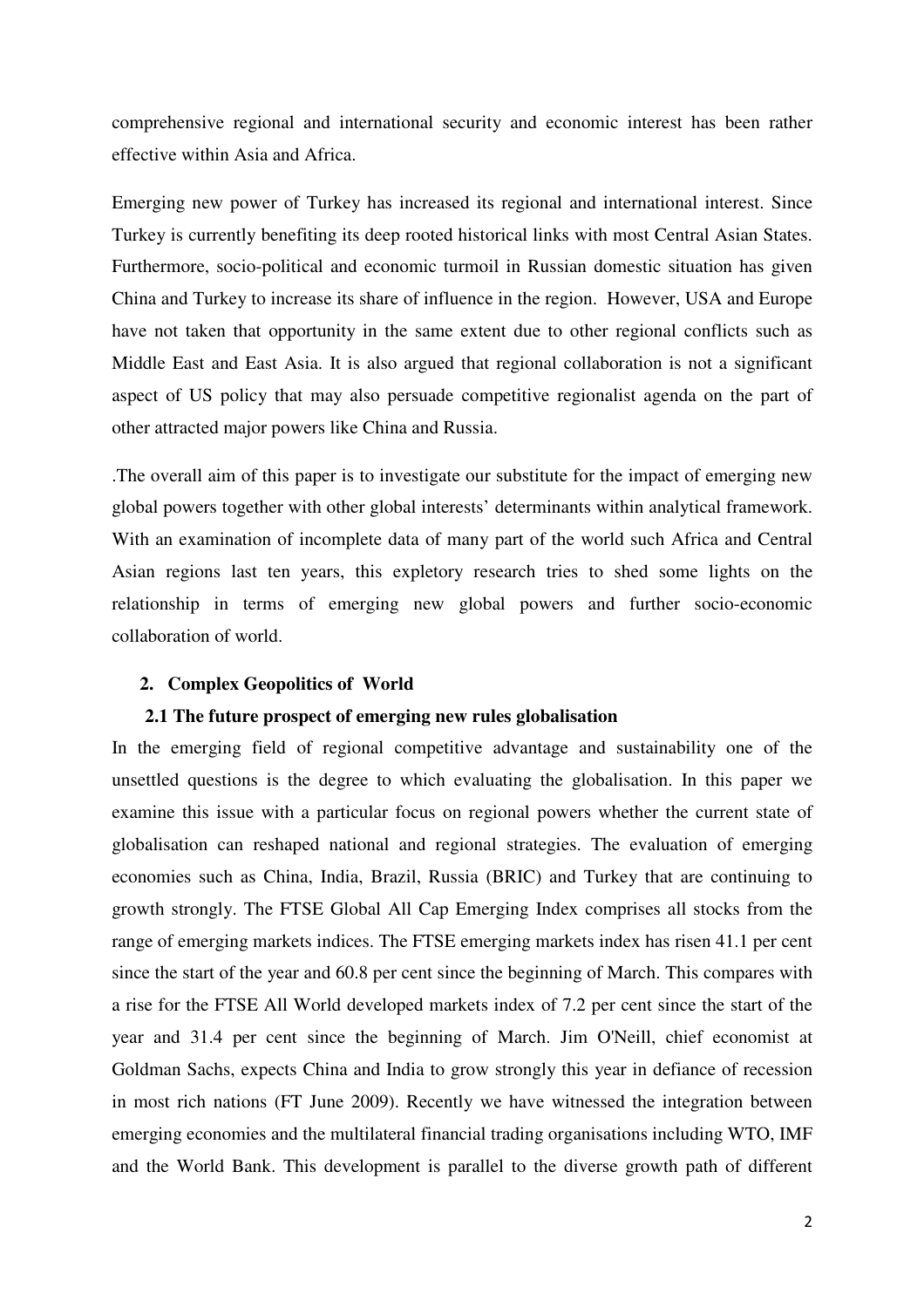economies of the emerging markets, by searching on explanatory factors of the rules of the market such as tangible and intangible activities.

This paper's understanding of globalization is rooted in Held's (1995: 20) argument that globalization denotes the stretching and deepening of social relations and institutions across space and time (North D.C, 1990; Porter M. 1980, 1985, 1986, 1990,). The theory of globalization resonates with the notion of transnational spaces, understood as 'constituted by the various forms of resources or capital or spatially mobile and immobile persons, on the one hand, and the regulations imposed by nation-states and various other opportunities and constraints on the other' (Faist, 2000: 200). In recent global financial market turmoil shows that global firms are to face the biggest change of restructuring to move business and society towards competitive advantages and sustainability. Striving for competitive advantage and sustainability suffer from overuse and overexploitation (Olson, 1965; Ostrom, 1990; Hardin, 1982). Societies need to abstain from overexploiting communal firms resources and to practice self-control (Schelling, 1984, 1960) towards solely individual rent seeking behaviours. The earlier analysis of Buckley and Casson (1986), Hennart (1982), Rugman (1980), Caves (2007, 1971) broadly touched upon the public good nature of firm advantages and knowledge, although these studies did not forge a clear link between global firms and globalisation societies. Collective ownership of the network requires co-operation between actors in either formal or informal settings, where the actions of the actors are interdependent (Olson, 1965; Hardin, 1982, 1997; Sandler, 1992).

### **2.2. Dilemma of global pipeline politics**

Central Asia increasingly seems to be the stage for a improved version of the Great Game, where the main dominant players today are China and the USA rather than the old powers Russia and Great Britain. Although Russia still holds a failing grip over the region on the other hand the USA interest in the region is diversified. In recent years, the importance of Central Asia in China is larger than it has been since the region west of today`s China was an integrated part of the Chinese tributary arrangement. Chinese expansion in the region is only showed by the current Russian, however decreasing authority and the challenging US attempt to enhance influence over the region. The security aspect of regionalism and regional structures in Central Asia is limited by Russia`s influence as a regional power, as well as by various constraints particular to the region and country specifics. The Shanghai Cooperation Organisation (SCO), now actively involving in the region has created priorities to engage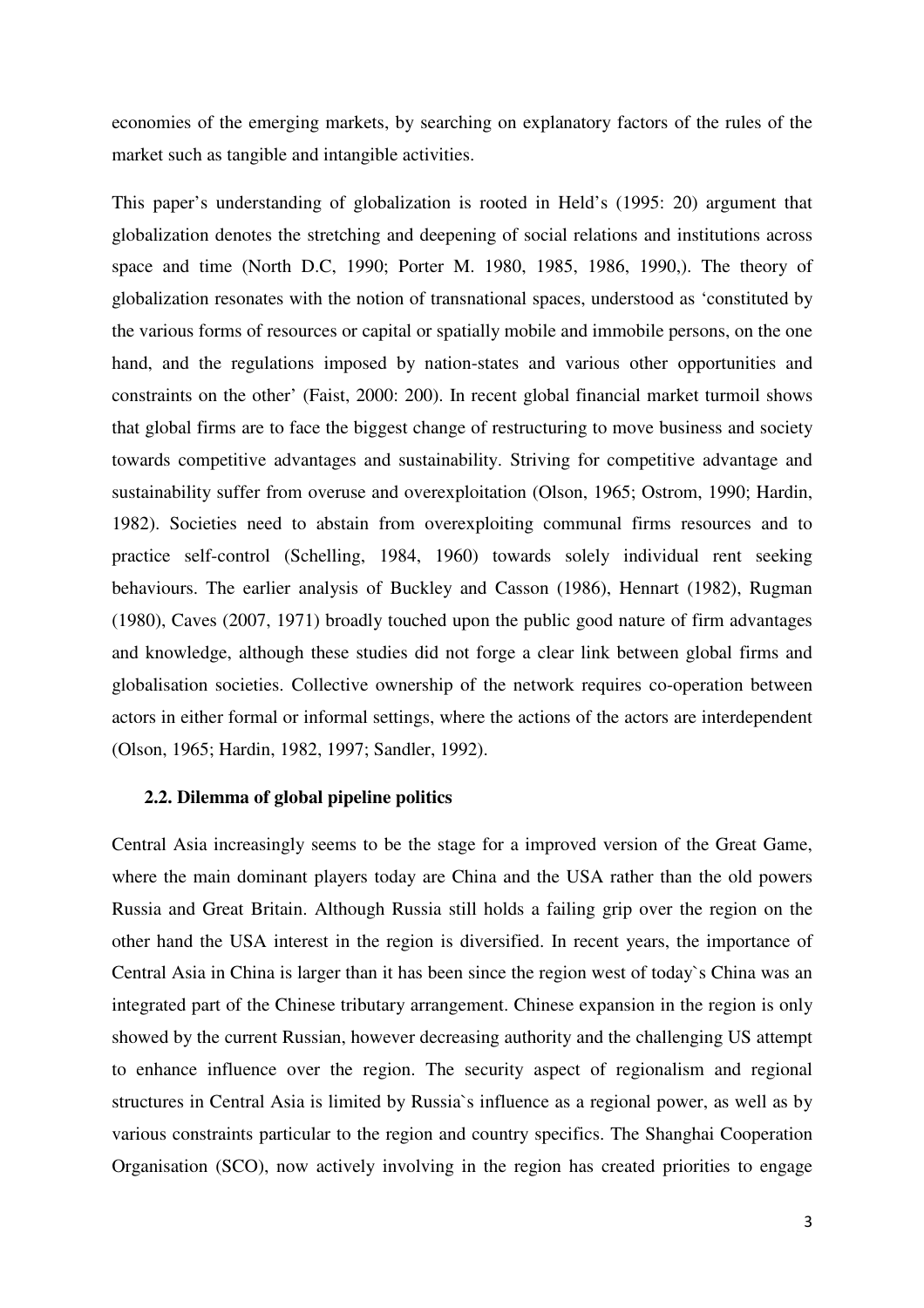China in the security discussion on Central Asia particularly over counter terrorism but has otherwise failed to deal with security challenges in Central Asian countries. Russia vs. China episode of Pipeline`s interest may be very problematic from regional perspectives. Russia at times behave as a strategic competitors when regional authority in stake. This none collaborative episode does interplay in Kazakhstan-China pipeline operation<sup>i</sup>. China`s first international Pipelineistan venture was the China-Kazakhstan oil link. Russia recently sealed more than \$5 billion in deals with China, advancing the agreement on a gas pipeline that will deliver up to 70 billion cubic meters of gas a year from Russia to China (Gasprom: 2009). Central Asia via Turkmenistan will defiantly be China`s major suppliers of gas, but on the oil front it`s more complex, although this supplies does not answer the daily needs.

The most important rationale for a Chinese involvement in the region emerges to dictate Central Asia in order to protect China`s growing desires for energy resources. In addition, there seems to be important security reasons for China`s attempt to construct a traditional mutual relationship between China and the Central Asian counties through investment, trade and martial collaboration. Energy and natural resources `such as oil and gas` have emerged as the most important finical reasons for China to engage with the Central Asian. It is with greatly divergence agendas that the Central Asian countries engage with China, for instance Kazakhstan has been the most positive country towards further economic cooperation with China. However, the smaller economies in the region are less optimistic as they are perceived that they will simply change a Russian dominant towards China. .

Ever increasing international dependence on gas and oil and the hard-bitten competition regarding to these resources, it will make more important to control Asia as it is both a produces and a transit region. China has taken further step where recently they bought several oils and gas fields in Central Asia, the actual output that the oil fields will generate is difficult to estimate, specially the fields which are under construction.

## **2.3. Regional Relevance: `between and within global powers`**

Regional relevance of Africa, Latin America and Central Asian region is fast forward on its own momentum. Nowadays regional powers are trying to consulate their efforts for implementation of joint activities for ensuring regional policy development and prevention of negative impact of global politics. Emerging regions has its share of new opportunities and increasing problems. They hold enormous deposit of natural resources to supply global economy to support global sustainability. For stance central Asia, despite rich oil and gas,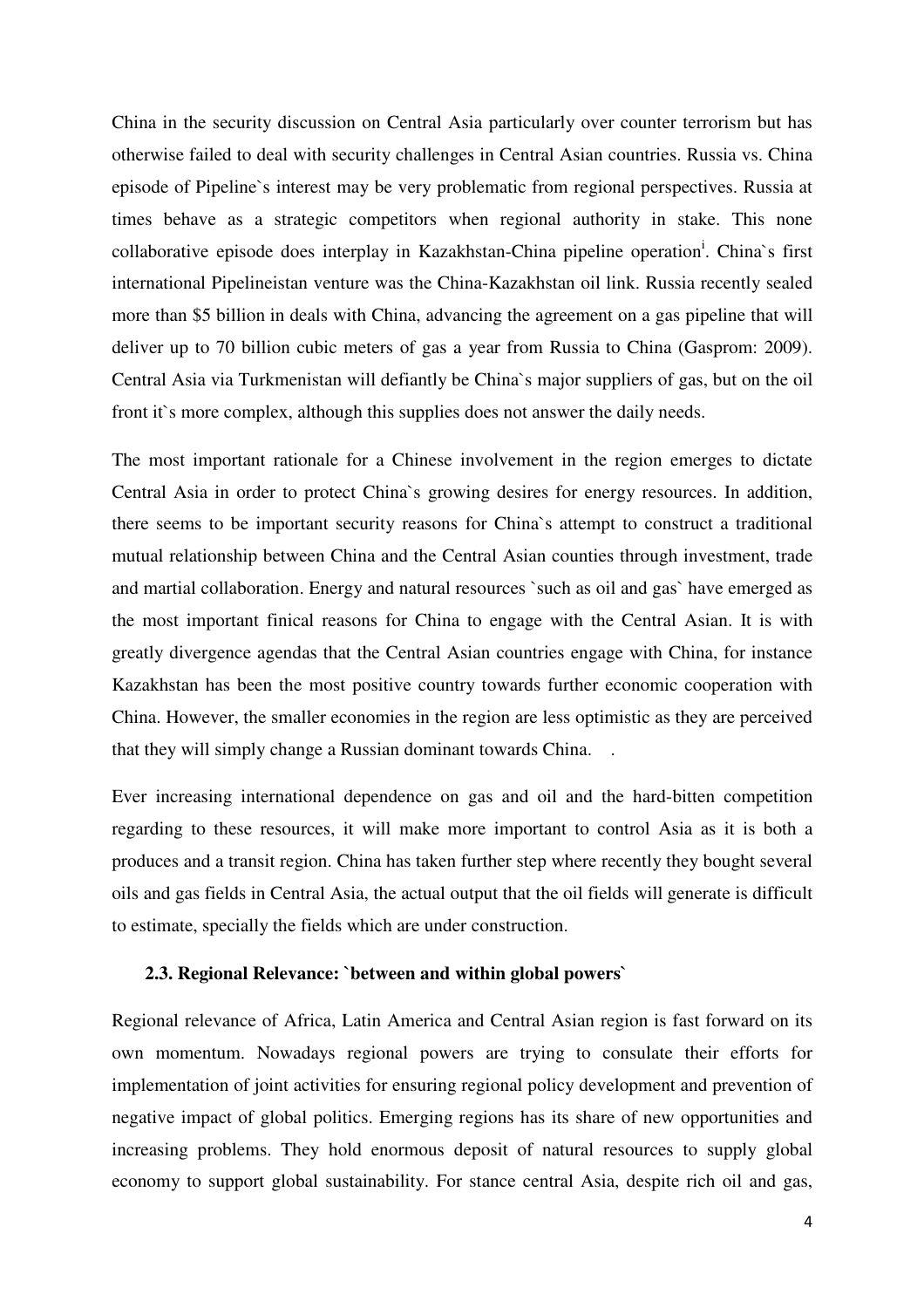water conflict on the agenda where Aral Sea basin facing serious water shortages and increasing. Most of Central Asian states have rather weak civil society to improve governance and society well being. However, the region has gone many unreliable stages even today we are seeing there are full of complex disagreements between Central Asian states. The cooperation level is determined by the following four actor linkages: relationships between Kazakhstan, Kyrgyzstan, Tajikistan, and Uzbekistan, the Russo- Sino relationship, and the four countries' relationships with Russia and China. There presently exist problematic relationships between the four Central Asian countries, which are caused by several reasons. One of them is the lack of necessary transportation infrastructure. If this situation could be changed, the cooperation quality will be highly improved.

Here with table one briefly outlined the role of energy and transport infrastructure in the region.

|  | Table: 1: Role of Energy and Transport Infrastructure |
|--|-------------------------------------------------------|
|--|-------------------------------------------------------|

| <b>Key Issues</b>     | <b>Outline</b>                                              |
|-----------------------|-------------------------------------------------------------|
| Geopolitics-prevail   | ■ Divergent governance, successions and conflict.           |
|                       | <b>Expansion</b> Economic Growth, cooperation and stability |
| Asymmetric market     |                                                             |
| strategic-deter       | ■ .State driven monopolies and open markets                 |
|                       | Demand transit and producer state interest                  |
| Evolving investor $-$ |                                                             |
| host government       | • Opening windows of opportunity in Turkmenistan            |
| relations-shift       | ■ Limits to investment and export options elsewhere         |

Source: Author own, 2010

### **3. Strategic Pragmatism of Emerging Countries**

While world watching including US, the dragon strategy is rather active as China establishing a complex energy strategy in many part of the world. As west hoping rather prematurely, in their analysis some countries might be differ of dealing with their giant neighbour and favour Russia and West. They also overestimated the Russian resistance to Chinese gains `for a large reserve of gas and oil` as a threat to its own strategic interest in the Central Asian region. Dissolutions of US and Europe, Central Asian countries lukewarm to Chinese advances, but they are relaxing in all Chinese attention and enjoying the tough negotiation which they are able to change in negotiating prices and contract with Western companies. Although, these strategies are forthcoming, since China`s engagement in Central Asia has been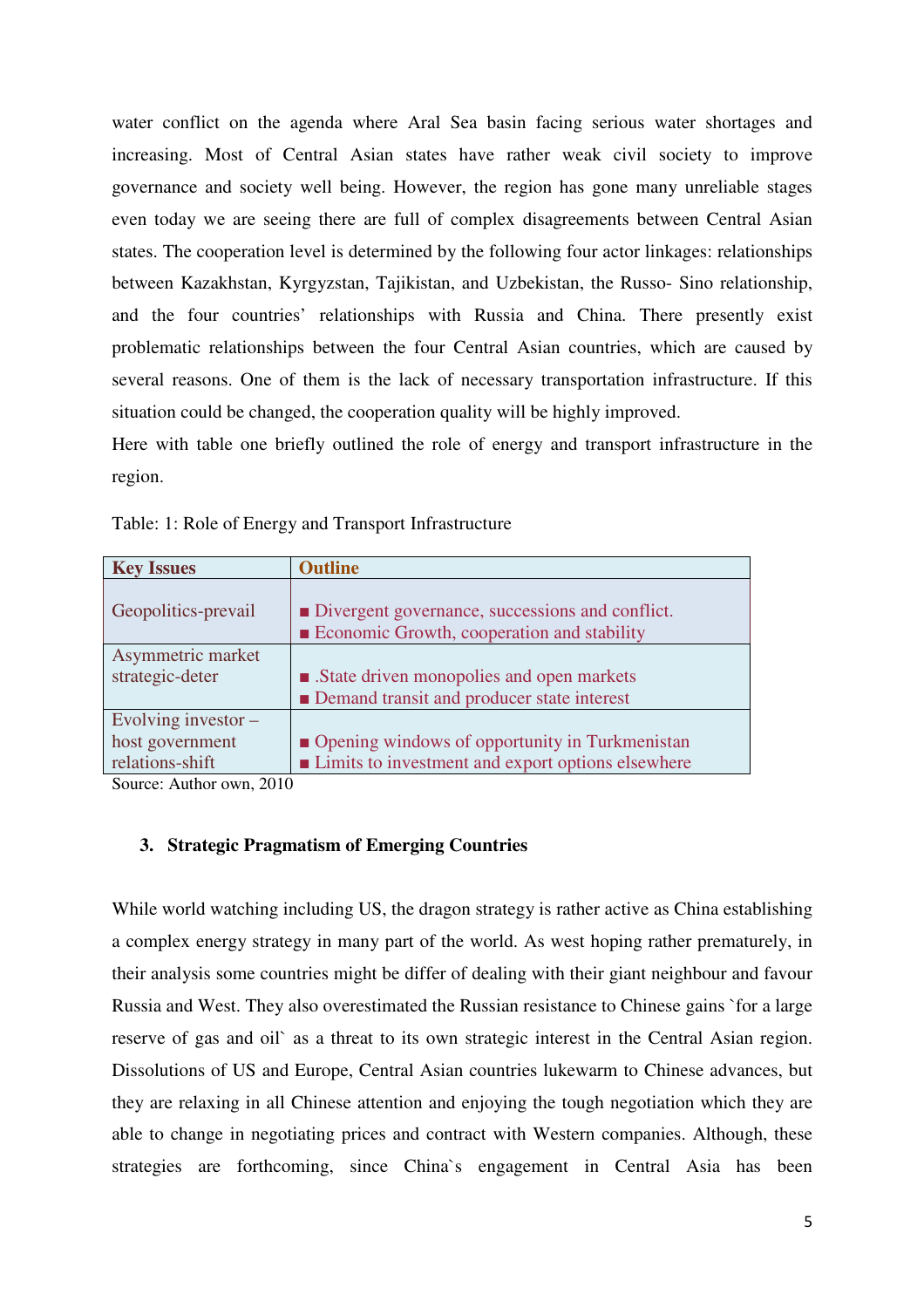comprehensive and not restricted to gas and oil resources. Last two decades Central Asian countries have been looking for such contribution from global powers as Nazarbayev (Kazakhstan Premier) and Gurbanguly (Turkmenistan Premier) and other regional leaders highlighted over the years. Clearly, the Russian-Chinese collaboration in Central Asia aspects in the US regional game plan is in the goose chase, which is shrouded in mystery. There may be unclear US regional strategy surge and new emerging strategy as a whole fundamentally aim at pursuing long term US strategic interest of controlling Central Asia and containing Russia and China through `soft power`.

Today emerging giants as China, India, Russia and Brazil (BRIC) presents multifaceted sustainability issues that appears to be become contradictory and complementary between globalisation and population dynamics. Some analysts variously described as globalisation theorists, population dynamics is directly linked into progress to globalisation. Others, instead relating the two phenomenons represent a conceptual and empirical mistake. Since there are various issues which needs evaluated between BRIC countries (Table 2), shows some of the key issues.

| <b>Key Issues</b>      | <b>Outline</b>                                                  |
|------------------------|-----------------------------------------------------------------|
|                        | ■ Economic leadership driven by China.                          |
| Leadership in dispute  | ■ Ideological leadership by Russia                              |
|                        | Regional leadership claim by Brazil                             |
|                        | ■ Leader of software capital of the world, India                |
|                        | ■ Emerging regional leadership Turkey                           |
| Unresolved national    | ■ Unsettled border issues between India and Russia              |
| issues within          | India concerns with increasing Russian influence its neighbours |
| themselves             | ■ Russia and Turkey need to resolve historical relations        |
| Diversity of Socio-    | ■ Transparency of difference political systems                  |
| economic and political | $\blacksquare$ To improve how to work as trading partners       |
| institutions           | Institutionalise new forms of cooperative arrangement           |

Table: 2: Key Issues of BRIC Countries

Source: Author own, 2010

There are number of issues that BRIC countries need to cooperate for further development.

The major issues are to improve: i) leadership dispute, ii) unresolved national issues within themselves, iii) diversity of socio-economic and political institutions.

Since American domination has passed its global influence. The  $21<sup>st</sup>$  century will witnessed a growing activates of emerging new powers. The below models (model 1) explains how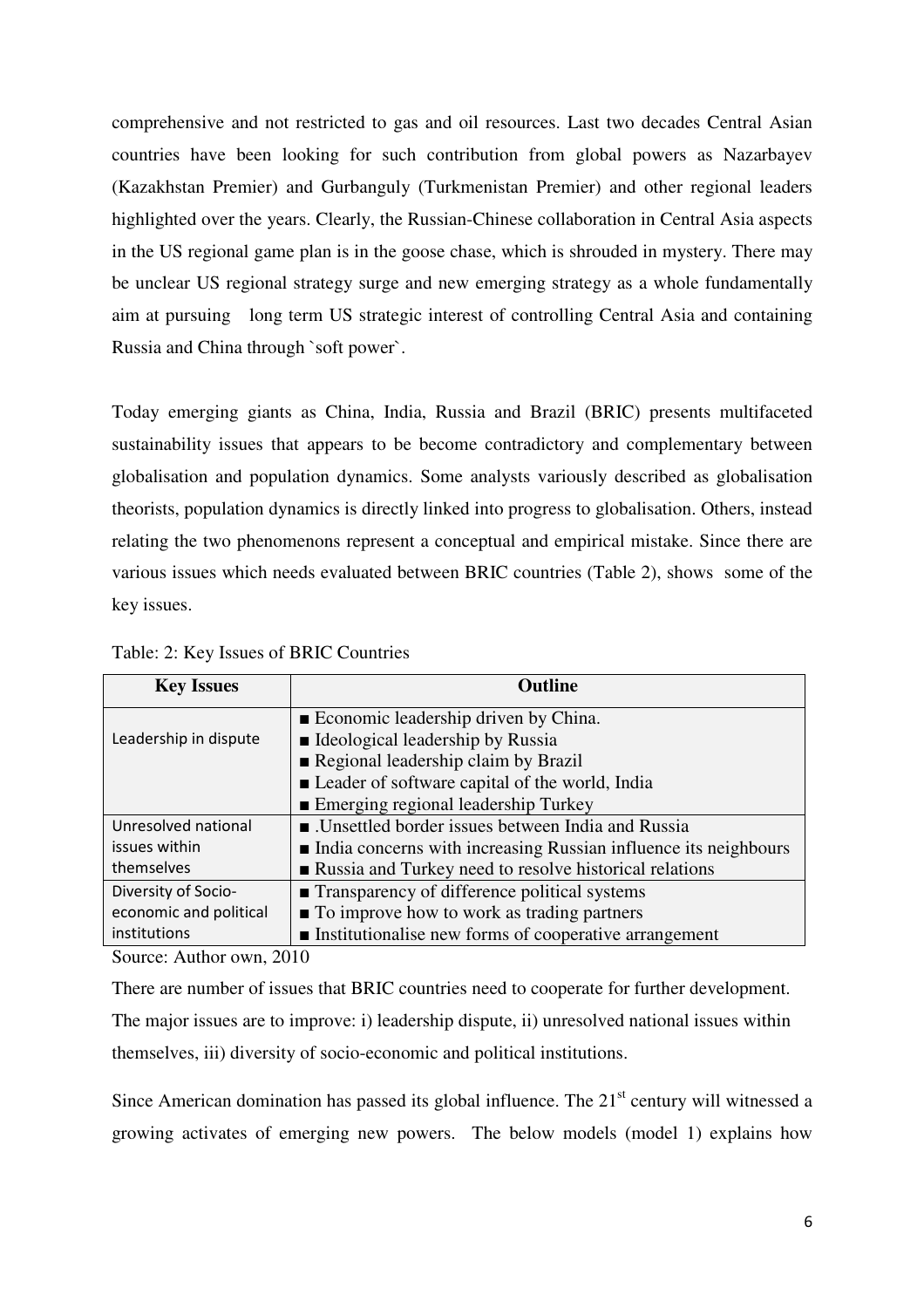emerging new powers are influencing many part of the world by establishing new type of socio-political and economic network.



Model 1: Strategic Pragmatism of Emerging Countries

*Source: Author own construction 2010.*

The new type of relationship between two major powers has developed in the context of globalization and multipolarity. Changing trend of world powers where US is in decline and Russia and China are on the rise to have an impact on a new world order. Both countries are adapting to the realities of the globalized post-Cold War world, and discovering emerging areas of common interest and concerns where there are areas acting together. Their increasing presence in the world politics and socio-economic influences are clearly felt in the Central Asian states. Today`s remarkable scope of cooperation with minimal differences should not be uprising, because cooperation is historically a more normal mode of Sino-Russian relations than the familiar China-Soviet split of the 1960s-1980s. Although, what brings the two countries together and what generates differences between them are already in practices in Central Asian states..?. Than question is where this paper seeking is this complementary relationship is sustainable when benefits of regional interest overtakes global common interest. History thought us that and recent experiences at various part of the world where sustainability between Russia and China complementary relationship shall face future challenges may lead into regional conflict in Central Asian.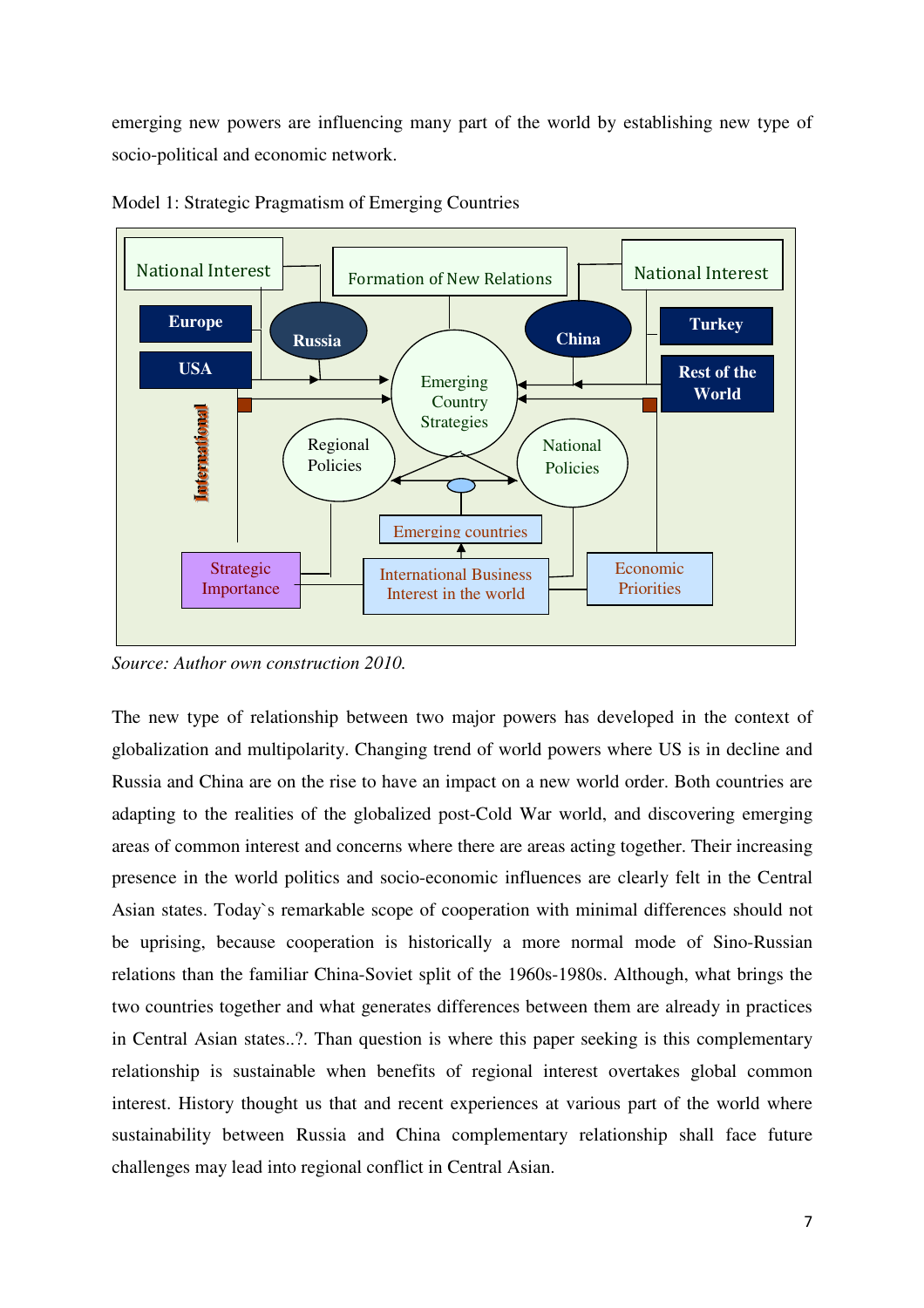### **4. Sustainability of New Rules of Globalisation**

Recent experience shows that many countries have maintained relatively good relationship with emerging new global powers. Emerging countries have experienced more difficulty in cooperating among themselves and so far managed low level cooperation especially in crossborders agreements. Despite some improvements the disputes with various forms are still one of the ongoing obstacles for further national and regional integration.

China`s emerging national and international strategy rather complex and long term, could revitalized the historical argument of global domination. As regional gas and oil are deposit substantial would be lifeline for the China`s overwhelming demand. Chinese close regional neighbour Kazakhstan has 3% of the world`s proven oil reserve and main oilfield is close to Chinese border. China perceives Kazakhstan as a new alternative oil supplier, with development of Pipelineistan connecting Kazakh oilfields to Chinese refineries. Other emerging powers such as Brazil, India, Russia and Turkey has an issue of sustainability of their current development patterns. There is a widely held assumption that India`s growing contacts and influence in the world have made it's a new player in complex world geopolitics. India recently has emerged as a major player in world economy with its large and dynamic young literate population. However, to what extent does global game lens capture the real dynamics of India`s influence in international further examination. There is presently exist rather problematic relationships between emerging countries, which are cause by several reasons such as lack of infrastructure, cross-border relations, sharing resources. However table three (3) shows that there has been challenges and future prospect for further integration between emerging countries.

|                         | <b>Challenges</b>                       | <b>Prospects</b>                                     |
|-------------------------|-----------------------------------------|------------------------------------------------------|
|                         | Informal barriers are high in emerging  | Adaption of new policies to formalize the barriers   |
|                         | countries                               | within emerging countries.                           |
| $\overline{2}$          | Current delays by other border agencies | Increasing supervision and contrail of border        |
|                         | can be significantly more than Customs  | agencies to ease delays                              |
| $\overline{3}$          | Elimination of delays requires careful  | There has been some improvements in overall          |
|                         | assessment                              | delays by new staff training and use of technology   |
| $\overline{\mathbf{4}}$ | Measurements should be continued on a   | International organisation are trying to establish a |
|                         | systemic basis                          | new measurement systems in emerging countries        |

Table: 3 Challenges and prospects of emerging countries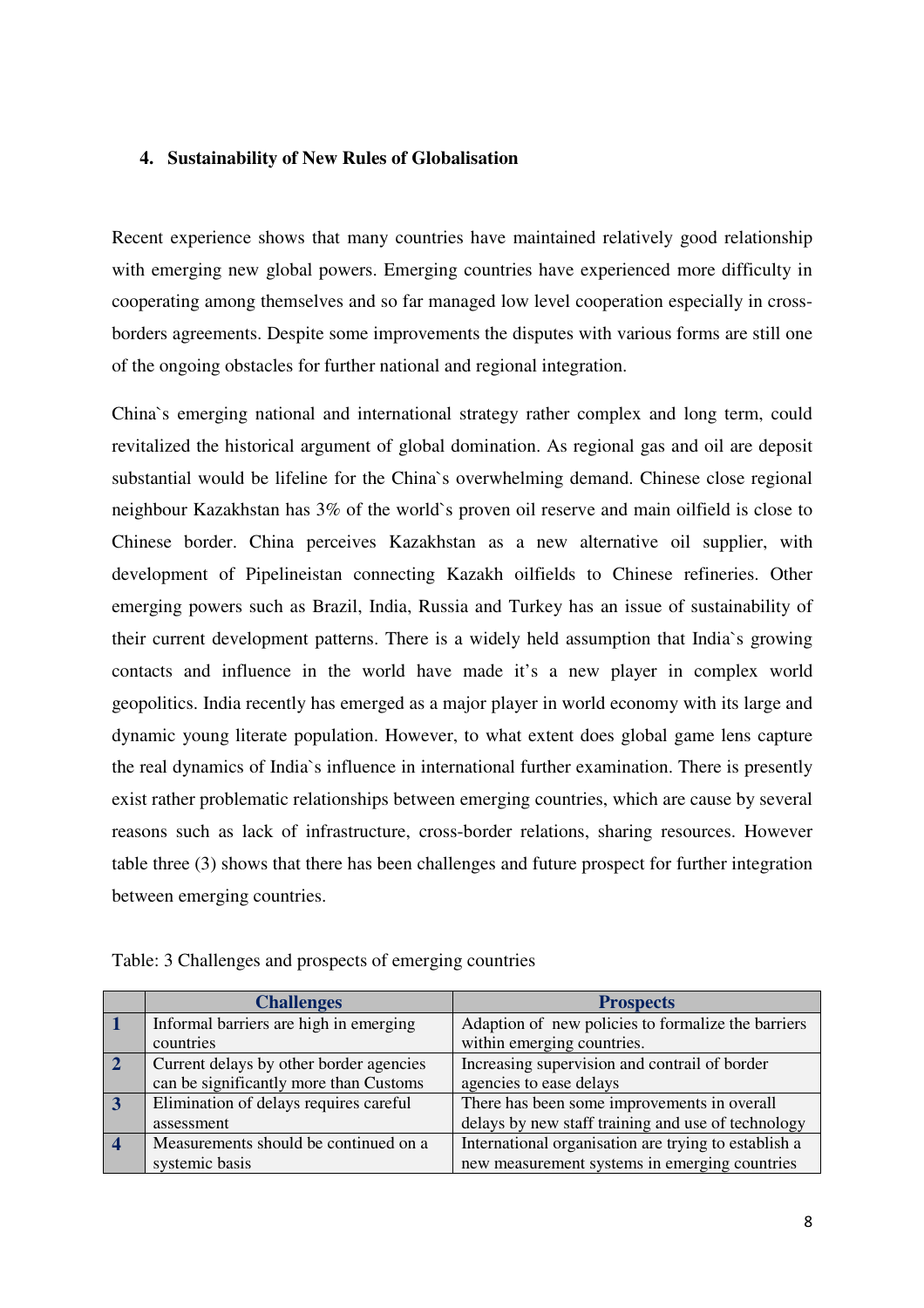|    | Results should be disseminated in and     | The impotents and results are gradually gaining      |
|----|-------------------------------------------|------------------------------------------------------|
|    | outside the region                        | international recognition                            |
| -6 | Further support from Governments and      | Various effort been made by national governments     |
|    | International organizations is needed     | and international organisation but timing and        |
|    |                                           | credibly is still concern                            |
|    | Discrepancy between emerging countries    | There has been intergovernmental meetings to         |
|    | are still quite apparent in many areas of | minimise the discrepancies' but national diversities |
|    | regional settings                         | are continue to be obstacles                         |

*Source: Author own analysis, 2010* 

The cooperation level is determined by the following points under the various commitments and possible agreements. Further integration of emerging countries: i) Various efforts to adopt the concept to economic conditions and assess its potential regional benefits, ii) By identifying contiguous regions that might benefit from institutionalized forms of closer cooperation within and between wider boarder, iii) Intention to activate a 'bottom-up' dimension of national and regional integration effort, iv) Developing various ideas for the areas to be included open and transparent cross-border cooperation, v) Setting new groundwork for a closer cooperation at international level, vi) To establish a foundation for socio-cultural understanding and sharing benefits of rich regional natural resources by more open borders

# **5. Discussion and Recommendation**

Some of the forthcoming issues which emerging global powers is to resolve to simultaneous negotiations at bilateral, regional and multilateral level: i) baffling web of commitments, ii) Slight involvement of business segments, iii) Inadequate human and financial resources for negotiation and implementation, iv) Lack of insufficient level of domestic market reforms to support regional trade agreements (RTA) and bilateral trade agreements (BTA), v) Deficient in of economic complementarities among countries, vi) Diverse political will to implement.

### **6. Conclusion**

In conclusion, this paper has established that there is a need to consolidate strengthens, integrate, expand and deepen regional trade agreements in the world to reduce spaghetti bowl effect. As we are aware that China is wary of alliances, prefers more flexible form of international relations, this also applies to Russian involvement in the Central Asia. Turkey is now become emerging global power has also historical socio-economical ties with the Central Asian countries. This obviously complicates the national interest into more regional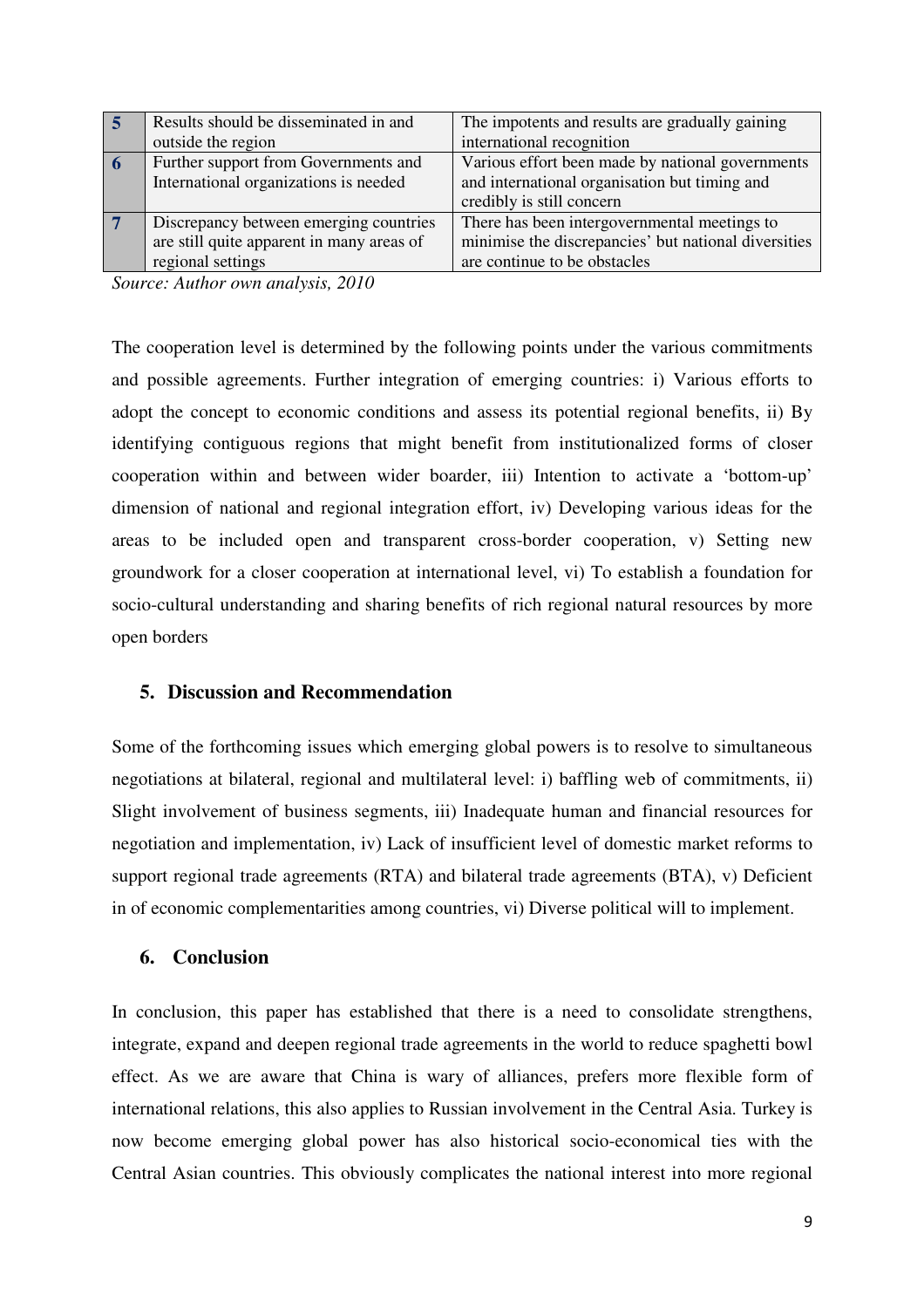relationship puzzles. The level of strategic partnership between emerging global powers, one rung below that of a full-fledged alliance has a number of advantages. Unlike an coalition, the partnership does not make emerging global powers responsible for any of their actions in the world, nor does it involve significant commitments which could limit. Finally, the partnership, acting through the various geopolitical "polygons", stimulates other powers to try to develop their relations with the emerging new global powers. Main conflicts probably shall rise in competing for new resources in vague countries and complex geological regions. This paper has examined the strategic pragmatism of emerging countries from emerging new rules of globalisation perspectives. In particular focus on whether the current state of globalisation can be reshaped by emerging giants to enhance sustainability of emerging countries.

#### **References:**

- Becker, SO, K. Rkholm, R. Jackle, MA Muendler (2005). Location Choice and Employment Decisions: A Comparison of German and Swedish Multinationals. Review of World Economics, 2005
- Buckley and Casson (1986), Problems and Developments in the Core Theory of International Business, Journal of International Business Studies, 1990
- Buszynski, Leszek. (2005), Russia`s New Role in Central Asia. Asian Survey 45 (2005): 545- 565
- Chinese Ministry of Commerce 2005, Statistical Bulletins of China`s Outward Foreign Direct Investment, September 2006.
- Cravino, J., D. Ledeman and M. Olarreaga (2007). Substitution between Foreign Capital in China, India, the Rest of the World, and Latin America@ Much Ado about Nothing? Policy Research Working Paper, No: 4361, Washington DC: The World Bank.
- Caves, RE. (2007), Multinational Enterprise and Economic Analysis, The Industrial Economics of Foreign Investment," Economics, 38 (February), 1-27. (1974a)
- Caves, RE. (1971), "International Corporations: The Industrial Economics of Foreign Investment," Economics, 38 (February), 1-27. (1974a)
- Erica Marat and Asel Murzakulova, "The SCO Seeks Energy Cooperation, but Problems Remain," *Central Asia-Caucasus Analyst*, August 21, 2007,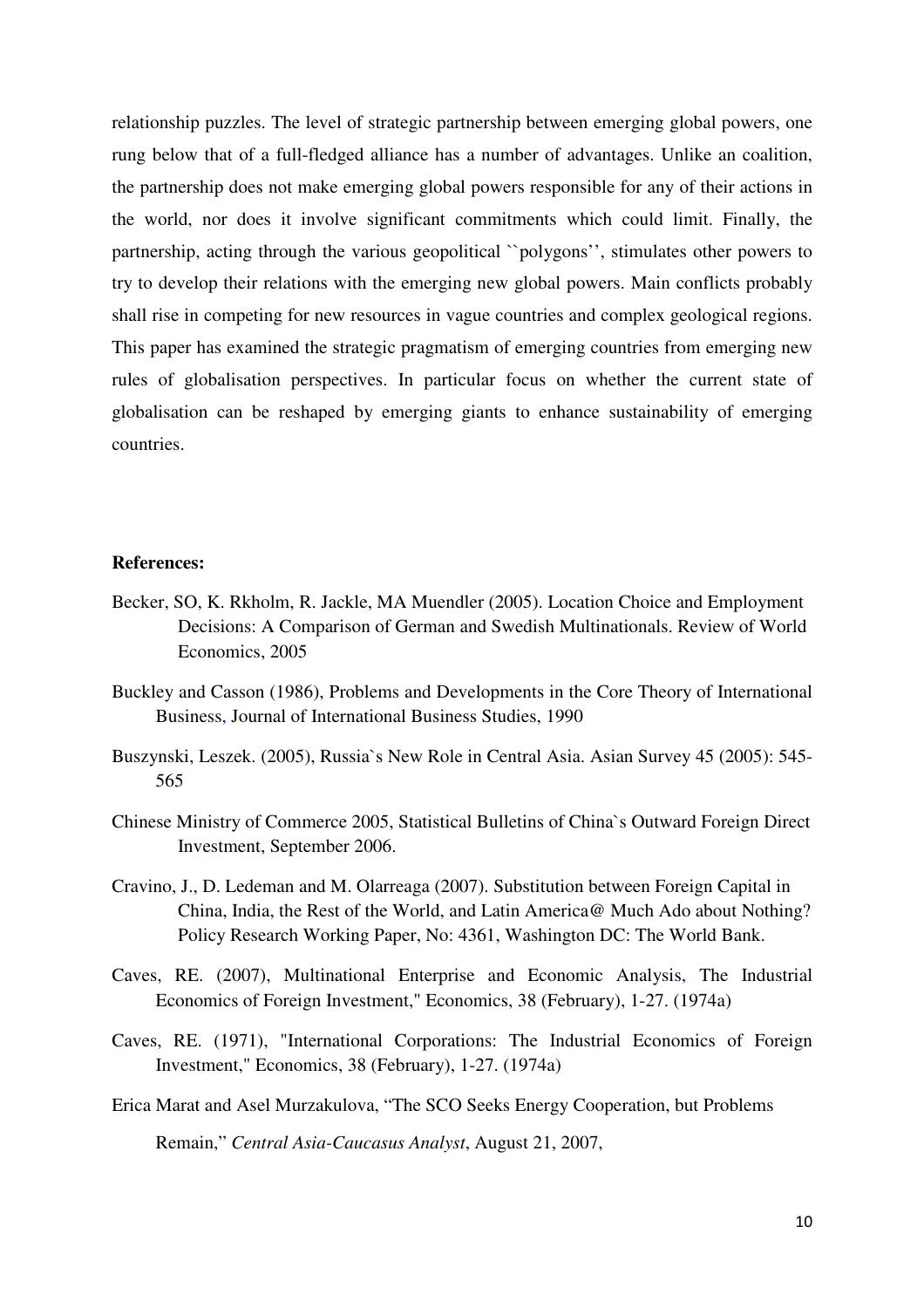Hardin, R. (1982); The Political Economy of Regionalism in Asia and the Americas, Colombia University Press,

- Hennart (1982); A transaction costs theory of equity joint ventures JF Hennart - Strategic Management Journal, 1988
- Hennart, JF. (2001); Theories of the Multinational Enterprise, The Oxford Handbook of International Business, 2001 - Oxford University Press, USA
- Held, D. (1995); Delusion of Internationalism. Open Democracy Publication
- Faist, T. (2000); Transnationallisation in International migration: Implication for the study of citizenship and culture. Journal of Ethnic and Migration Studies, Volume 23, pages 189-222.
- Kloosterman and Rath, (2003); Immigrant Entrepreneurs: Venturing Abroad in the age of Globalisation: McEvoy, 2003.
- North D.C., Institutions, Institutional Change and Economic Performance, Cambridge University Press, 1990.
- Olson, M. (1965), Logic of Collective Action, Contemporary Sociological Theory, Blackwell Publishing,
- Ostrom, (1990), Governing the Commons, The evolution of Institutions for collective action, Cambridge University Press 1990,
- Porter M., *The Competitive Advantage of Nations*, New York : Free Press, 1990.
- Radosevic, S and A. Rozeik (2005), Foreign Direct Investment and Restructuring in the Automotive Industry in Central and Eastern Europe, SSEES Working Paper, No: 53, University College London
- Rath and Kloosterman, (2000): Immigrant Entrepreneurs in advanced economies mixed embeddedness further explored. Journal of Ethnic and Migration Studies, 2001, pages 189 – 201
- Roger D. Kangas, "Battling Misperceptions: Challenges to US Security Cooperation in Central Asia," *Joint Force Quarterly* 50, 3, 2008, p. 99.
- Rugman, A. (1980), New Theories of the Multinational Enterprises and Assessment of Internalisation. Bulletin of Economic Research, 1986 - Blackwell Synergy, Rugman (1980)
- Sachwald, F. (2004). `` The Integration of China and East European Countries in Global Networks,`` Les Etudes de 1 `IFRI 2, Paris: IFRI.
- Sandler, T. (1992), Global and Regional Public Goods: A Prognosis for Collective Action, Fiscal Studies Volume 19 Issue 3, Pages 221-247.